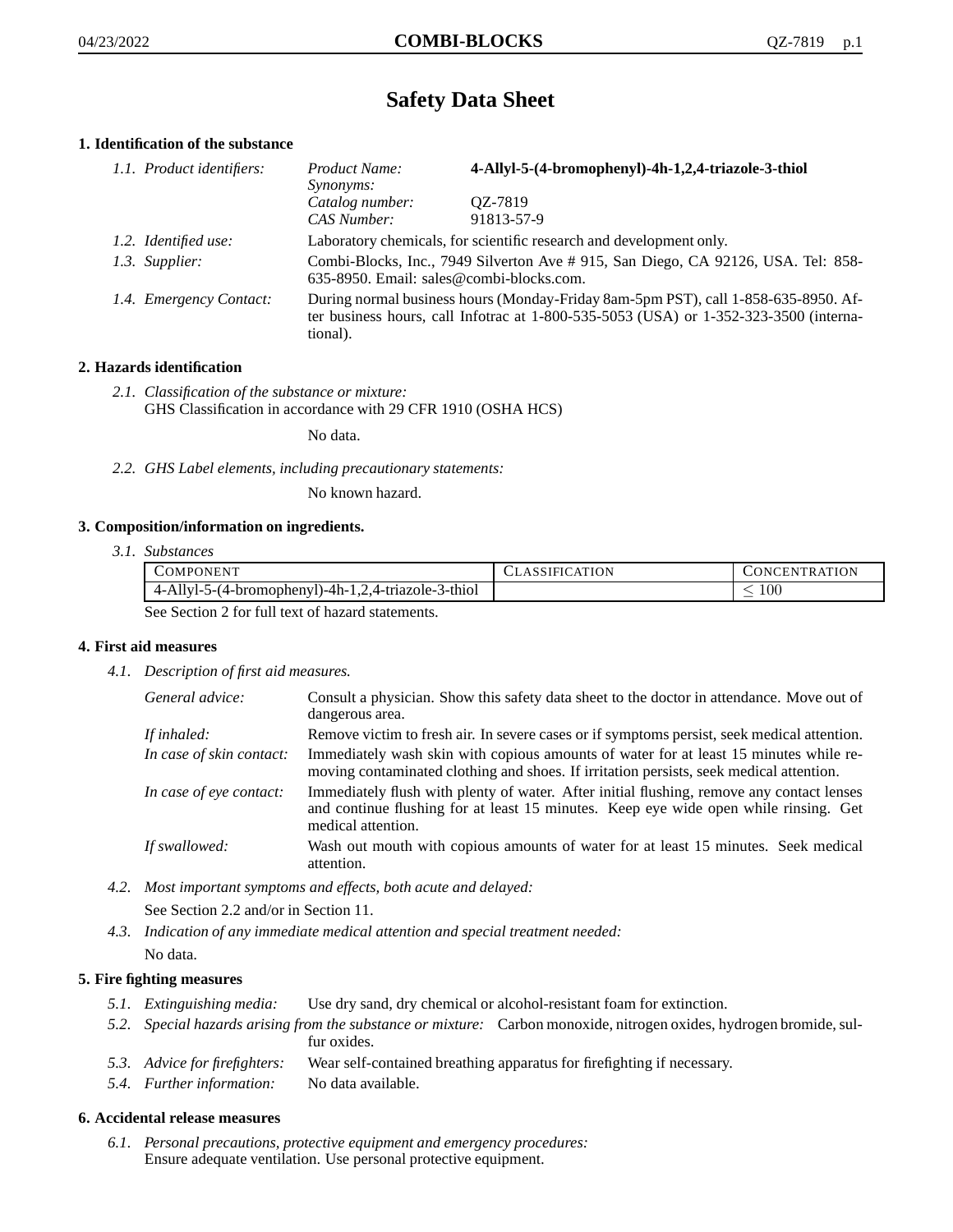- *6.2. Environmental precautions:*
	- Should not be released into the environment. See Section 12 for additional ecological information.
- *6.3. Methods and materials for containment and cleaning up:* Sweep up or vacuum up spillage and collect in suitable container for disposal.
- *6.4. Reference to other sections:* Refer to protective measures listed in Sections 8 and 13.

# **7. Handling and storage**

- *7.1. Precautions for safe handling:* Avoid contact with skin and eyes. Avoid inhalation of vapour or mist. Keep away from sources of ignition - No smoking. Take measures to prevent the build up of electrostatic charge. For precautions see section 2.2.
- *7.2. Conditions for safe storage, including any incompatibilities:* Store refrigerated. Keep container tightly closed in a dry and well-ventilated place. Containers which are opened must be carefully resealed and kept upright to prevent leakage.
- *7.3. Specific end use(s):* Laboratory chemicals, for scientific research and development only.

### **8. Exposure Controls / Personal protection**

*8.1. Control parameters:*

*Components with workplace control parameters:* Contains no substances with occupational exposure limit values. *8.2. Exposure controls:*

*Appropriate engineering controls:* Ensure that eyewash stations and safety showers are close to the workstation location. Ensure adequate ventilation, especially in confined areas.

*Personal protective equipment:*

| Eye/face protection:    | Wear appropriate protective eyeglasses or chemical safety goggles as described by OSHA's<br>eye and face protection regulations in 29 CFR 1910.133 or European Standard EN166.                                                                                                                                         |
|-------------------------|------------------------------------------------------------------------------------------------------------------------------------------------------------------------------------------------------------------------------------------------------------------------------------------------------------------------|
| Skin protection:        | Handle with gloves. Gloves must be inspected prior to use. Use proper glove removal<br>technique (without touching glove's outer surface) to avoid skin contact with this product.<br>Dispose of contaminated gloves after use in accordance with applicable laws and good<br>laboratory practices. Wash and dry hands |
| <b>Body Protection:</b> | Complete suit protecting against chemicals, Flame retardant antistatic protective clothing.,<br>The type of protective equipment must be selected according to the concentration and<br>amount of the dangerous substance at the specific workplace.                                                                   |
| Respiratory protection: |                                                                                                                                                                                                                                                                                                                        |

Control of environmental exposure: Prevent further leakage or spillage if safe to do so. Do not let product enter drains.

#### **9. Physical and chemical properties**

*9.1. Information on basic physical and chemical properties*

| (a)     | Appearance:                                   | No data  |
|---------|-----------------------------------------------|----------|
| (b)     | Odour:                                        | No data  |
| (c)     | Odour Threshold:                              | No data  |
| (d)     | pH:                                           | No data  |
| (e)     | Melting point/freezing point:                 | No date. |
| (f)     | Initial boiling point and boiling range:      | No data  |
| (g)     | Flash point:                                  | No data  |
| (h)     | Evaporatoin rate:                             | No data  |
| (i)     | Flammability (solid, gas):                    | No data  |
| (j)     | Upper/lower flammability or explosive limits: | No data  |
| (k)     | Vapour pressure:                              | No data  |
| (1)     | Vapour density:                               | No data  |
| (m)     | Relative density:                             | No data  |
| (n)     | Water solubility:                             | No data  |
| $\circ$ | Partition coefficient: n-octanol/water:       | No data  |
| (p)     | Auto-ignition:                                | No data  |
| (q)     | Decomposition temperature:                    | No data  |
| (r)     | Viscosity:                                    | No data  |
| (s)     | Explosive properties:                         | No data  |
| (t)     | Oxidizing properties:                         | No data  |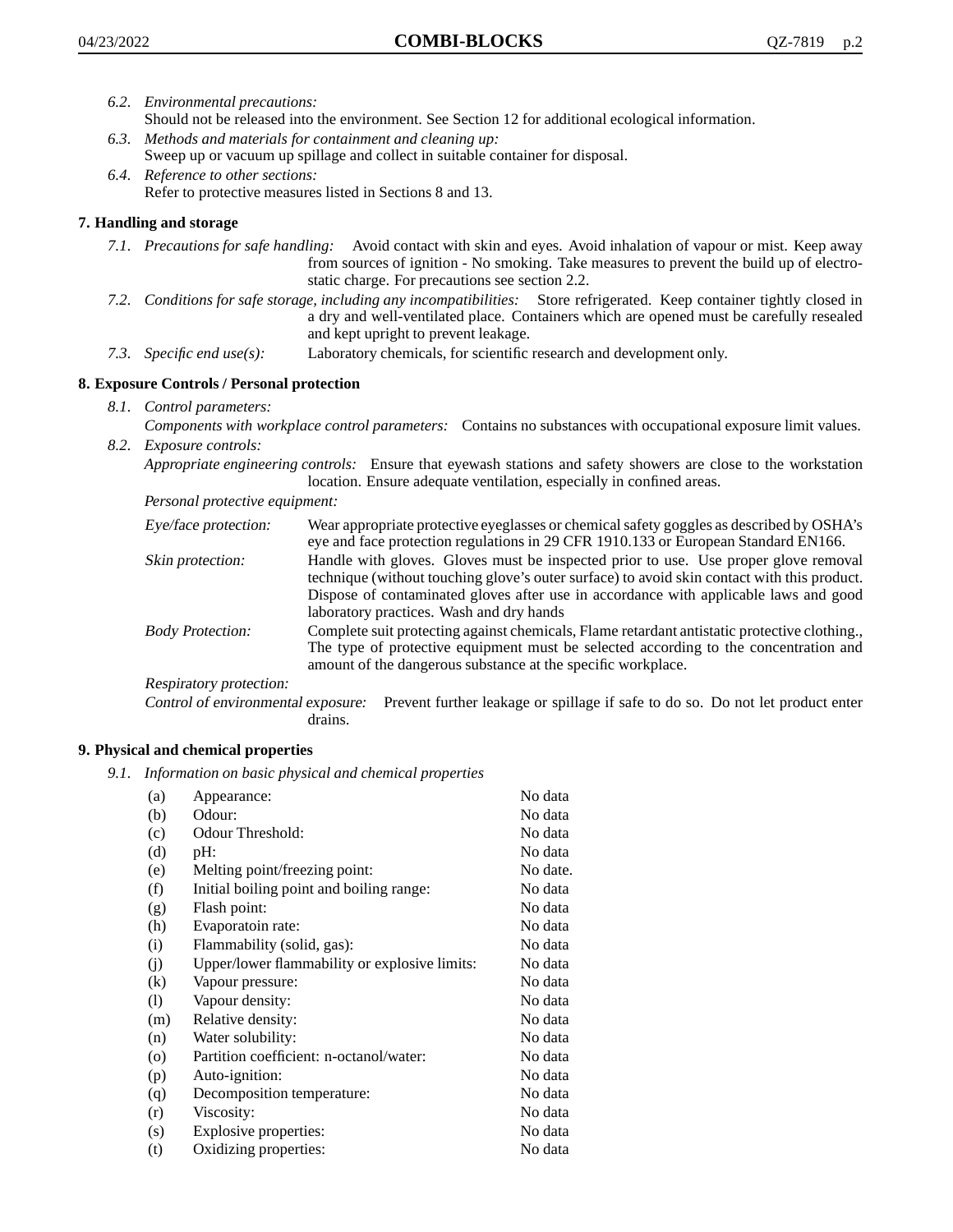*9.2. Other safety information:*

| Formula          | $C_{11}H_{10}BrN_3S$ |
|------------------|----------------------|
| Molecular weight | 296.2                |
| CAS Number       | 91813-57-9           |

#### **10. Stability and reactivity**

- *10.1. Reactivity* No data
- *10.2. Chemical stability* Stable under recommended storage conditions.
- *10.3. Possibility of hazardous reactions* No data
- *10.4. Conditions to avoid*
- *10.5. Incompatible material* No data.
- *10.6. Hazardous decomposition products:*

Hazardous decomposition products formed under fire conditions: Carbon monoxide, nitrogen oxides, hydrogen bromide, sulfur oxides.

| Other decomposition products: | No data        |
|-------------------------------|----------------|
| In the event of fire:         | See Section 5. |

#### **11. Toxicological information**

*11.1 Information on toxicological effects*

| Acute toxicity:                                            |                                                                                                                                                 |
|------------------------------------------------------------|-------------------------------------------------------------------------------------------------------------------------------------------------|
| Skin irritation/corrosion:                                 | No data available.                                                                                                                              |
| Eye damage/irritation:                                     | No data available.                                                                                                                              |
| Respiratory or skin sensitization:                         | No data available.                                                                                                                              |
| Germ cell mutagenicity:                                    | No data available.                                                                                                                              |
| Carcinogenicity:                                           | No data available.                                                                                                                              |
| Reproductive toxicity:                                     | No data available.                                                                                                                              |
| Specific target organ system toxicity - single exposure:   | No data available.                                                                                                                              |
| Specific target organ system toxicity - repeated exposure: | No data available.                                                                                                                              |
| Aspiration hazard:                                         | No data available.                                                                                                                              |
| Additional information:                                    | To the best of our knowledge, the chemical, physical and toxicological proper-<br>ties of this substance have not been thoroughly investigated. |

#### **12. Ecological information**

| 12.1. Toxicity                                              | No data available. |
|-------------------------------------------------------------|--------------------|
| 12.2. Persistence and degradability                         | No data available. |
| 12.3. Bioaccumulative potential                             | No data available  |
| 12.4. Mobility in soil                                      | No data available  |
| 12.5. Results of PBT and vPvB assessment No data available. |                    |
| 12.6. Other adverse effects                                 | No data available. |

#### **13. Disposal Considerations**

*13.1. Waste treatment methods*

Product Arrange disposal as special waste, by licensed disposal company, in consultation with local waste disposal authority, in accordance with national and regional regulations. Contaminated packaging Dispose of as unused product.

#### **14. Transportation information**

*DOT (US), IMDG and IATA:*

No known hazard for air and ground transportation.

#### **15. Regulatory information**

No chemicals in this material are subject to the reporting requirements of SARA Title III, Section 302, or have known CAS numbers that exceed the threshold reporting levels established by SARA Title III, Section 313.